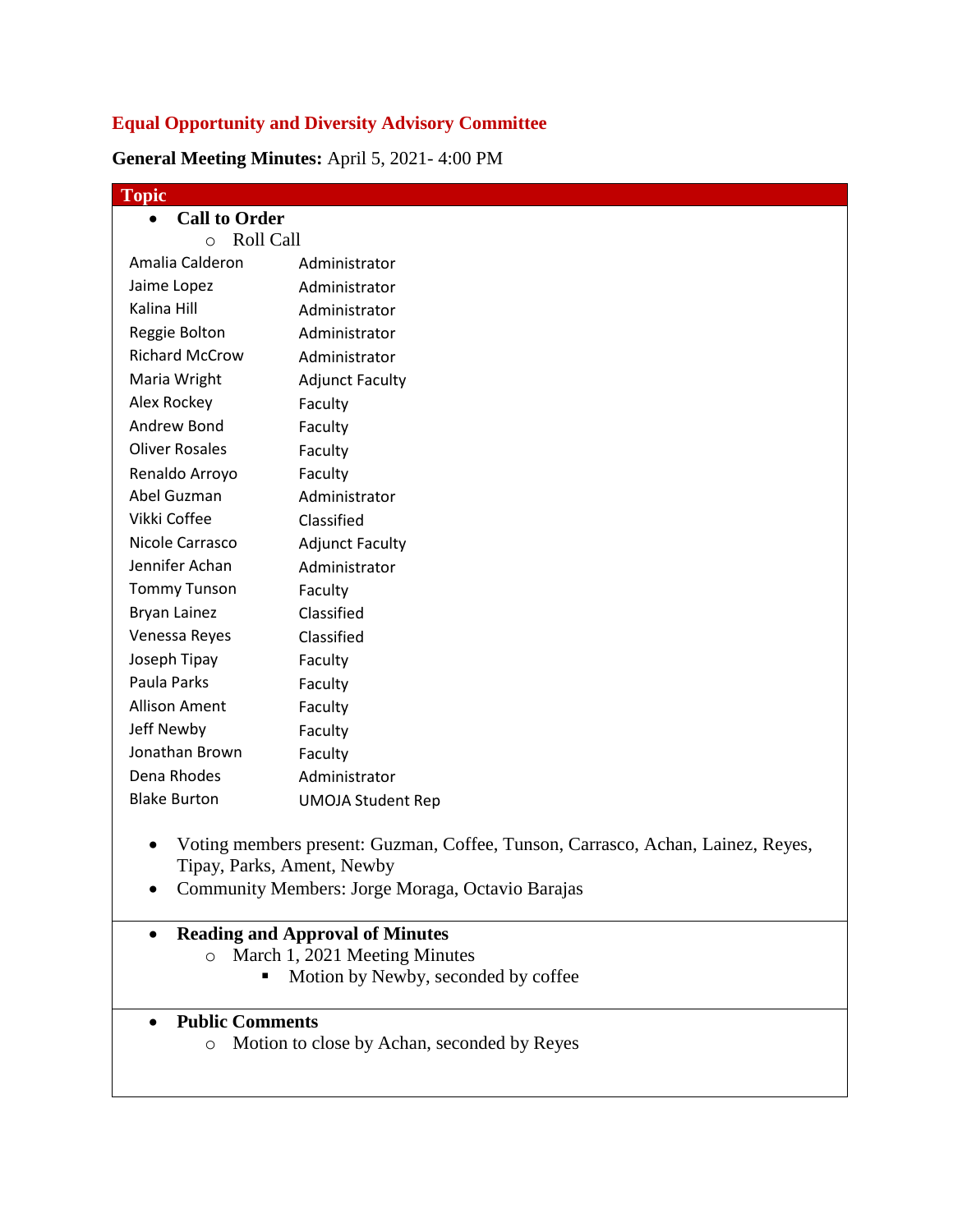|                     | <b>Chair Reports</b> |                                                                                     |  |
|---------------------|----------------------|-------------------------------------------------------------------------------------|--|
|                     | $\circ$              | Classified (Coffee)- Worked with district on EEO Plan and process is complete       |  |
|                     |                      | on college end.                                                                     |  |
|                     | $\circ$              | Faculty (Tunson)- Discussed work happening on reopening plan and the charge         |  |
|                     |                      | updates.                                                                            |  |
|                     |                      | Administrator (Guzman)- Discussed equity forum collaboration with other             |  |
|                     | $\circ$              |                                                                                     |  |
|                     |                      | groups was a success.                                                               |  |
|                     |                      |                                                                                     |  |
|                     |                      | <b>Subcommitee Reports</b>                                                          |  |
|                     | $\circ$              | <b>Commitment 1 (Guzman)</b> Guzman shared that during the forum students           |  |
|                     |                      | expressed desire for a multicultural center/space for access and resources          |  |
|                     |                      | (incorporating art, mural, etc). He explained BC has already started the work to    |  |
|                     |                      | help students meet the ethnic studies requirements, but would like to explore       |  |
|                     |                      | what a full ethnic studies program would look like.                                 |  |
|                     |                      |                                                                                     |  |
|                     | $\circ$              | <b>Commitment 2 (Coffee)</b>                                                        |  |
|                     | $\circ$              | Bolton presented the need to discuss Juneteenth celebration and make it an          |  |
|                     |                      | annual event.                                                                       |  |
|                     |                      |                                                                                     |  |
|                     | $\circ$              | Oliver shared updates on the Dolores Huerta museum exhibit offered through          |  |
|                     |                      | the Smithsonian.                                                                    |  |
|                     |                      | USC Team Presentation (Hill)- Hill shared on her experience at the USC<br>Ξ         |  |
|                     |                      | e-convening for Student Services Equity and the goals discussed during              |  |
|                     |                      | the econvening. Discussed Equity vs Equity Mindedness. Equity                       |  |
|                     |                      | Mindedness is infused into the mission and service model.                           |  |
|                     |                      | Coffee reminded participants of passed econvenings to record videos to<br>п         |  |
|                     |                      | share what they learned in the session they attended.                               |  |
|                     |                      | Guzman shared there are still upcoming sessions. He encouraged<br>п                 |  |
|                     |                      | committee to reach out if interested in attending.                                  |  |
|                     |                      | ٠                                                                                   |  |
|                     |                      | Equity Forum Debrief and Next Steps- Guzman shared the next forum                   |  |
|                     |                      | will be April $28th$ from 5-6pm and 12-1pm. Forum will be in                        |  |
|                     |                      | collaboration with Renegade Leaders and include student voices. More                |  |
|                     |                      | information to follow for planning committee.                                       |  |
|                     | O                    | Commitment 3 (Pimentel-Stratton) - Wright shared that faculty diversification       |  |
|                     |                      | program will begin recruitment for 21/22 cohort in the coming weeks.                |  |
|                     | O                    | <b>Commitment 4 (Tunson)-</b> 3 TPM courses completed with over 40 students that    |  |
|                     |                      | have attended. New series of courses will be starting soon. Encouraged              |  |
|                     |                      | committee to enroll and share with others of the opportunity.                       |  |
|                     |                      |                                                                                     |  |
|                     |                      | <b>Unfinished Business</b>                                                          |  |
|                     |                      |                                                                                     |  |
|                     | $\circ$              | Equity Forum Planning (see updates in Commitment $1 \& 2$ )                         |  |
| <b>New Business</b> |                      |                                                                                     |  |
|                     |                      |                                                                                     |  |
|                     | $\circ$              | <b>Ethnic Studies Program</b>                                                       |  |
|                     | $\circ$              | Bond stated AB1040 is coming down pipeline, pushing colleges to establish           |  |
|                     |                      | actual ethnic studies courses, funding will be tied in to this. He suggested he has |  |

actual ethnic studies courses, funding will be tied in to this. He suggested he has consulted with faculty at other institutions on their programs. Ethnic studies